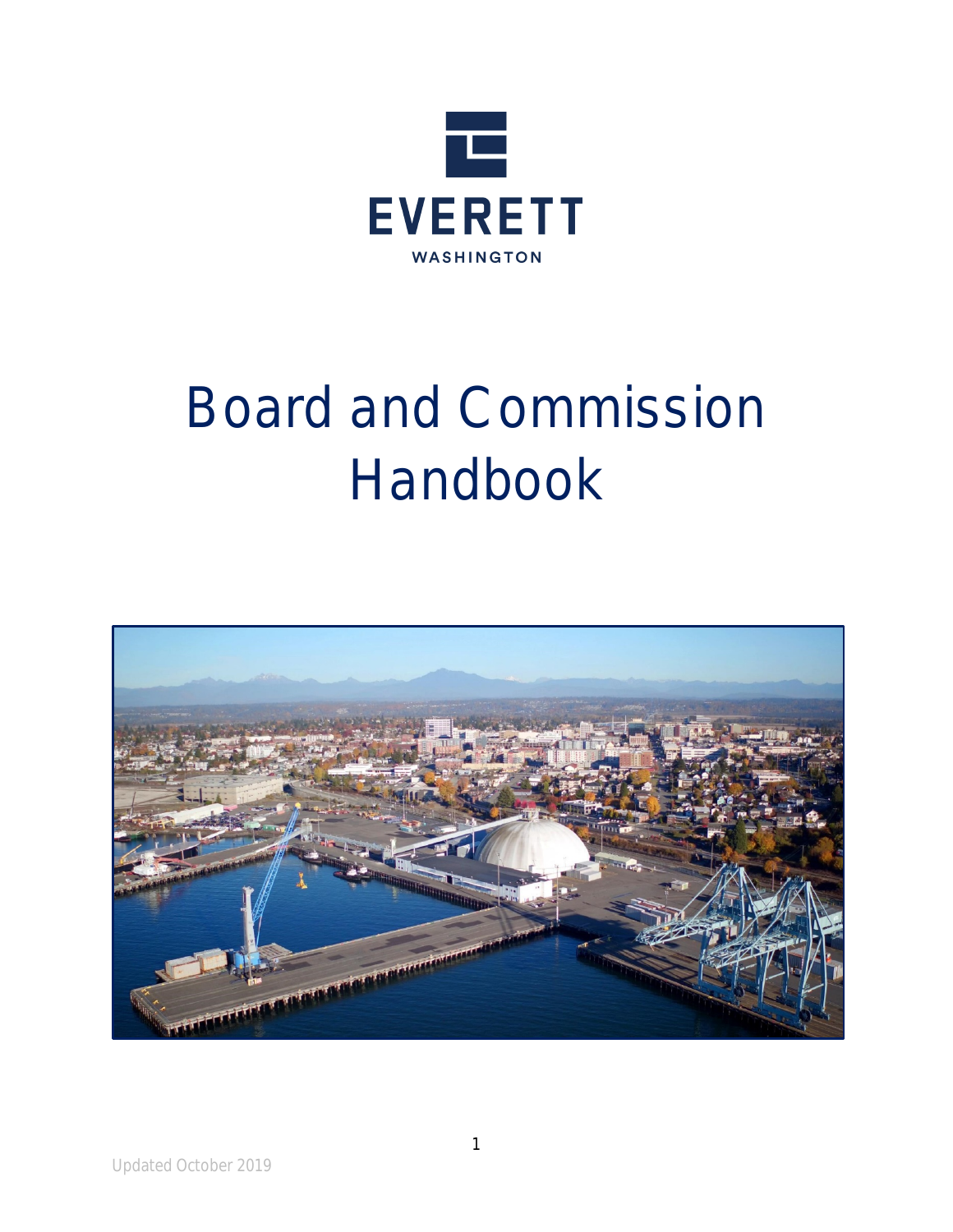# **Table of Contents**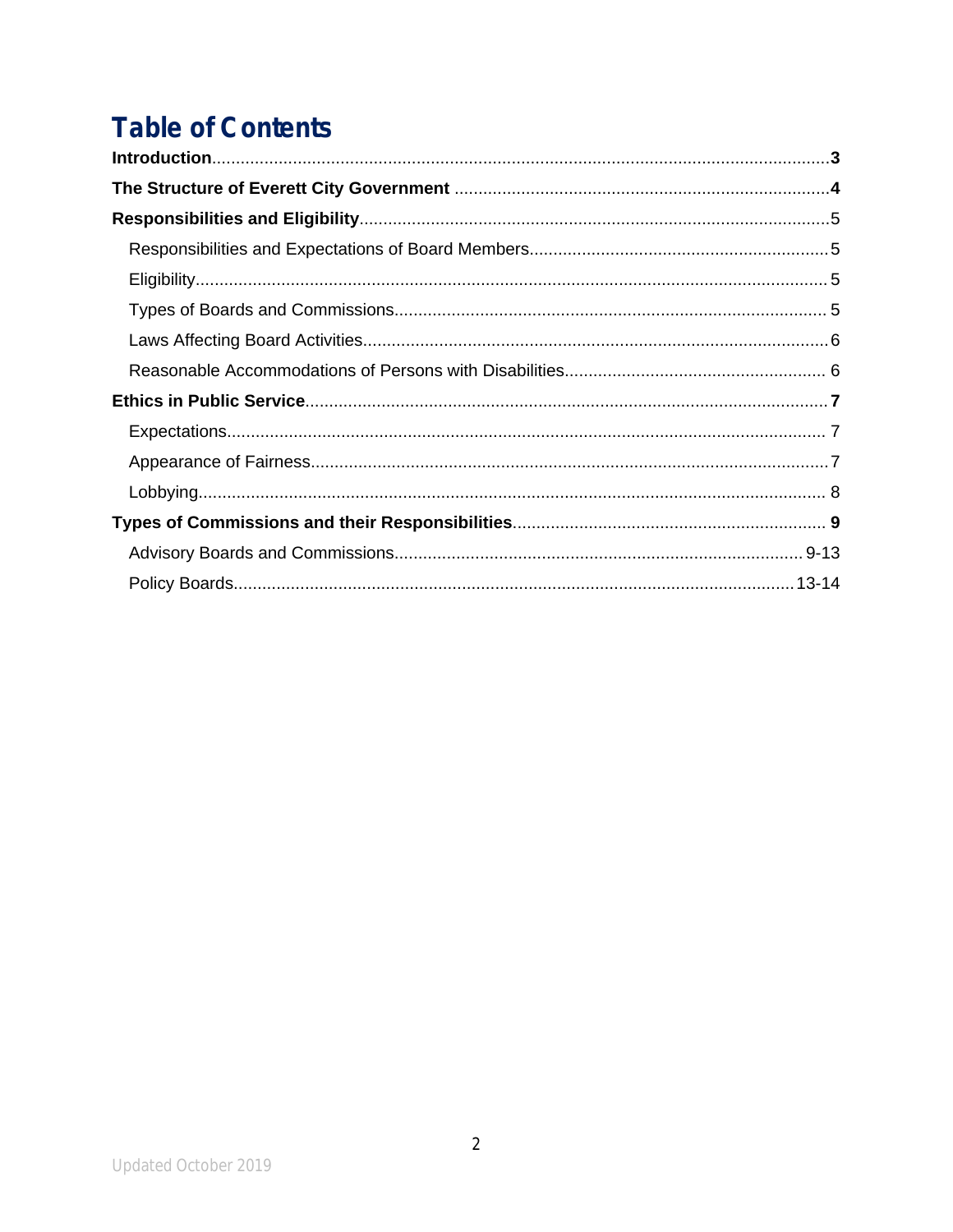### **Introduction**

Thank you for your interest and dedication in serving on one of our citizen advisory bodies. We are glad that you are volunteering your time and skills to help us improve our community.

Serving on one of the City commissions, boards or committees can be a fascinating and rewarding experience. These advisory bodies are charged with formulating new ideas, gathering information, hearing and receiving public comments, analyzing complex issues, and making recommendations for specific projects and policies.

As issues are often more complex than anticipated, public opinion can be sharply divided, some issues may overlap into a different area, and sometimes the province of one body may also be the territory of another. Your position will not always be easy. This handbook is provided to assist you with some of the fundamental aspects of your new responsibility.

This handbook is intended to be used as a general information resource for members of boards and commissions. In it you will find an overview of the functions of the City's many appointed bodies. You will also find an overview of the City of Everett's structure and applicable legal and ethical standards for members. This handbook is not intended to be a complete overview of specific administrative procedures, regulations or municipal codes.

Liaisons from City staff and/or City Council are assigned to assist and facilitate the work of each board, commission and committee. In general, the role of staff includes providing recommendations to the group for courses of action based on professional expertise, providing relevant facts and information to the group essential to informed decision-making, implementing direction from the group where appropriate, and acting as liaison between the group and the rest of the City staff. Lists of current staff and Council Liaisons are available at everettwa.gov/1544.

The City greatly values the effort and time commitment that you are making. Working on a committee, board or commission can be challenging and time-consuming. Please know that your work in very much appreciated and valued by the City. If you have any questions regarding the information in this book you are encouraged to contact the Mayor's Office, Legal Department, or the Liaison for your particular organization.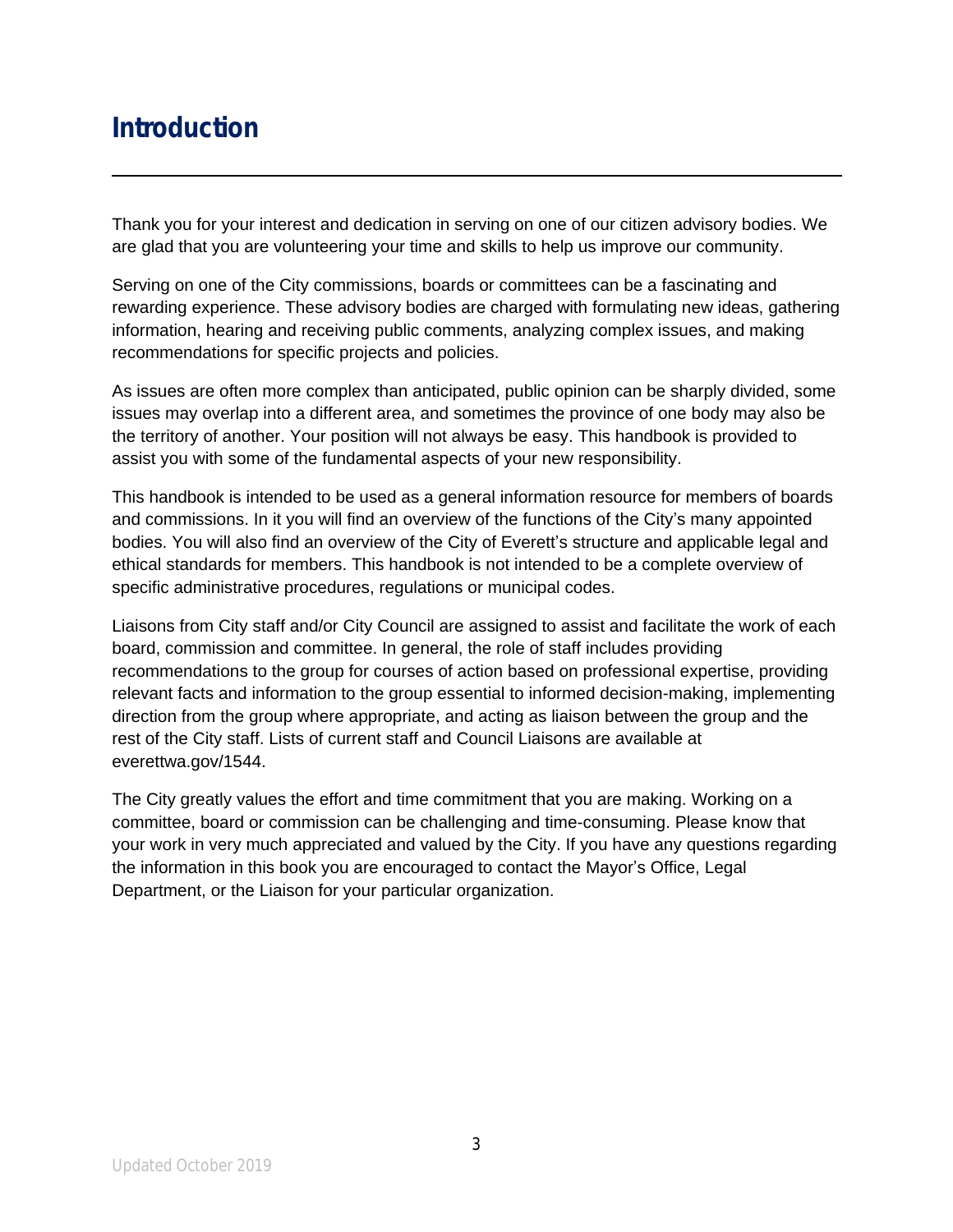### **The Structure of Everett City Government**

**Mayor** – In the City of Everett the Mayor is elected and serves for a term of four years. The Mayor presides at City Council meetings, administers ordinances and policies and appoints employees, officials and volunteers to commissions. The Mayor proposes policy and programs to the Council for consideration. The Mayor can veto ordinances passed by the Council. The Mayor is responsible for carrying out the policies adopted by the City Council.

**City Council** – The City Council is the legislative body of our city. The Council represents city residents in establishing both policy and legislative direction to the administrative branch of city government for current and future needs. The seven nonpartisan Council members are elected at-large for four-year terms which are staggered (three positions contested in one odd-year election cycle, four in the next). Council members promote the economic growth and vitality of the City through involvement in local, state and national boards and organizations.

**Ordinances** – The City Council passes all ordinances that together make up the municipal code. Proposed ordinances can come before the City Council in a number ways. The Mayor can propose ordinances, the Council can ask a commission to prepare an ordinance for consideration, and Council members can develop draft ordinances themselves, as can the executive branch. After an ordinance is placed on the Council agenda it generally has three readings; first, second and final. Usually the first reading is to introduce the ordinance, the second reading is when the Council makes amendments and the final reading is when the revised ordinance is presented for final passage. Ordinances must pass by a majority vote of the Council.

**Resolutions** – The Council can also pass resolutions. Resolutions represent the opinion or thinking of the Council. They are generally temporary in nature. A resolution is not law, but is often an expression of opinion, an alteration of the rules, or a vote of thanks or of censure.

**Comprehensive Plan** – The fundamental planning document for the City is the Comprehensive Plan. It describes the vision of the City and outlines policies for development. The Comprehensive Plan policies provide guidance and direction for all types of programs the City will support.

The City of Everett is required by the Growth Management Act to keep its Comprehensive Plan up to date by regularly extending the planning horizon. Everett is expected to experience significant population and job growth in the coming decades. How we plan will affect whether we can provide the land capacity and necessary public services and facilities to accommodate this growth. The 2035 Comprehensive Plan was adopted by City Council on October 21, 2015.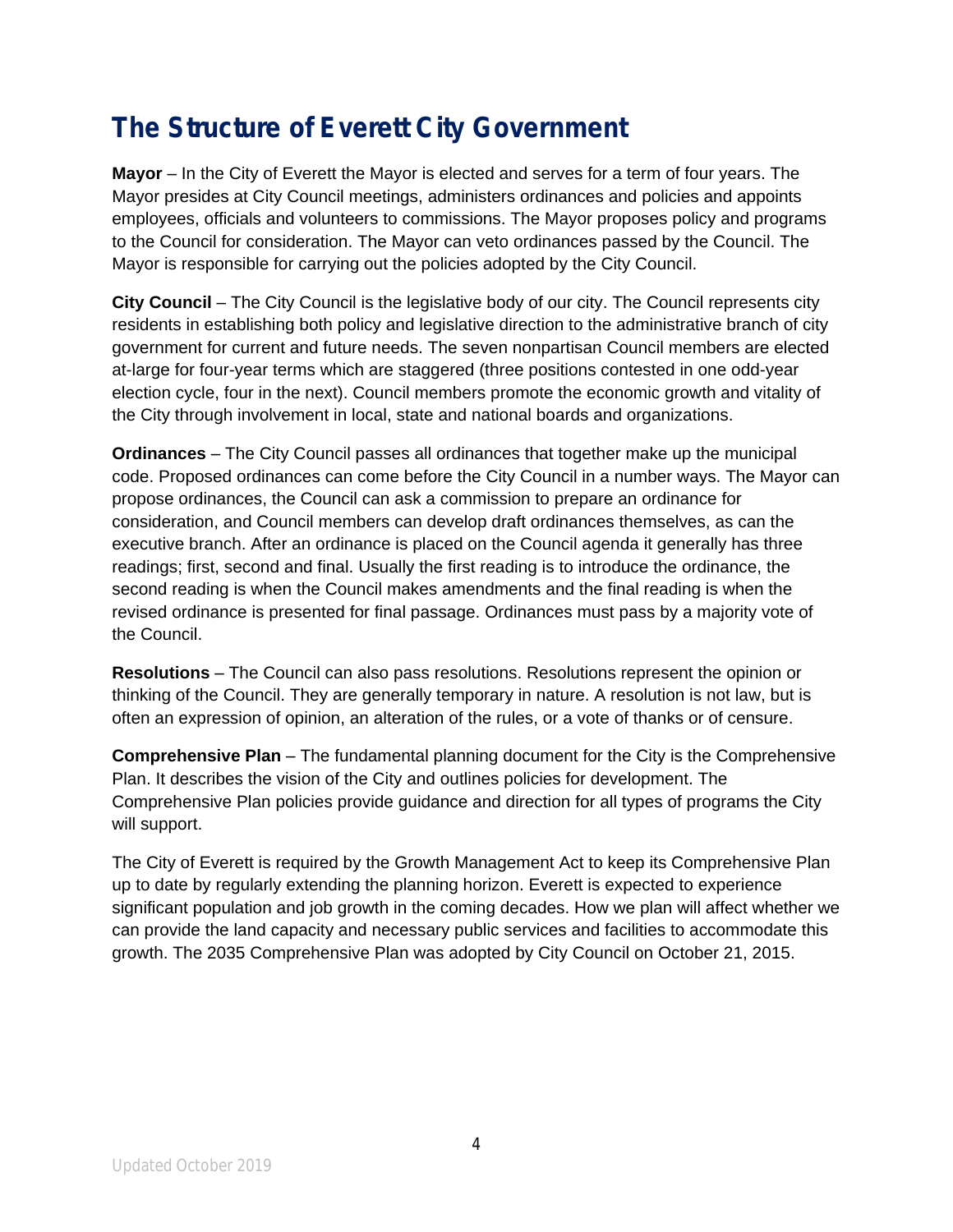# **Your Responsibilities and Eligibility**

### Responsibilities and Expectations of Board Members

All board members play a crucial role in shaping or influencing board decisions and actions. As such, it is expected that each board member stay informed about current issues and events which may affect their board. In addition, members are expected to regularly attend each meeting and come prepared. If a member is unable to fill the duration of his or her term, a letter of resignation should be sent to the Mayor's Office indicating the date the resignation is effective, and if the member is willing to serve until a suitable replacement is named.

### Board Eligibility

Unless noted otherwise in the City Charter or other laws, no person serving continually in excess of six years may be eligible for reappointment to a board until they have been off that board for at least one year. Unless noted in the Charter, the mayor may appoint or remove members of all advisory boards, with the approval of the City Council. Advisory boards may either be established or dissolved by an ordinance passed by the Council.

The names of persons who are serving as selected representatives of neighborhood organizations are selected according to the by-laws of their Neighborhood Association. These candidates are then presented by the Mayor to the Council for approval.

### Types of Boards and Commissions

**Advisory**: All boards, commissions and committees, unless indicated by either the City Charter or state law, are advisory only. Members of an advisory board create the link between community members and elected officials. Board members fill an imperative role by providing their experience and knowledge as it relates to the board on which they serve, as well as their insights regarding our community needs. The function of board members is to assist the Mayor and City Council in the performance of their duties. Board recommendations play a vital role in social and governmental issues affecting our community.

**Policy-making**: Policy-making boards serve as the governing body of an agency. The board is responsible for directing the agency, creating and implementing agency policy, and approving the budgets for the agency. Members of these boards have final decision-making authority.

**Committee**: City committees are usually formed by resolution. A committee is defined as "a body of persons delegated to consider, investigate, take action on or report on some matter." A committee's recommendations are forwarded to the City Council or any other appropriate body for action or review.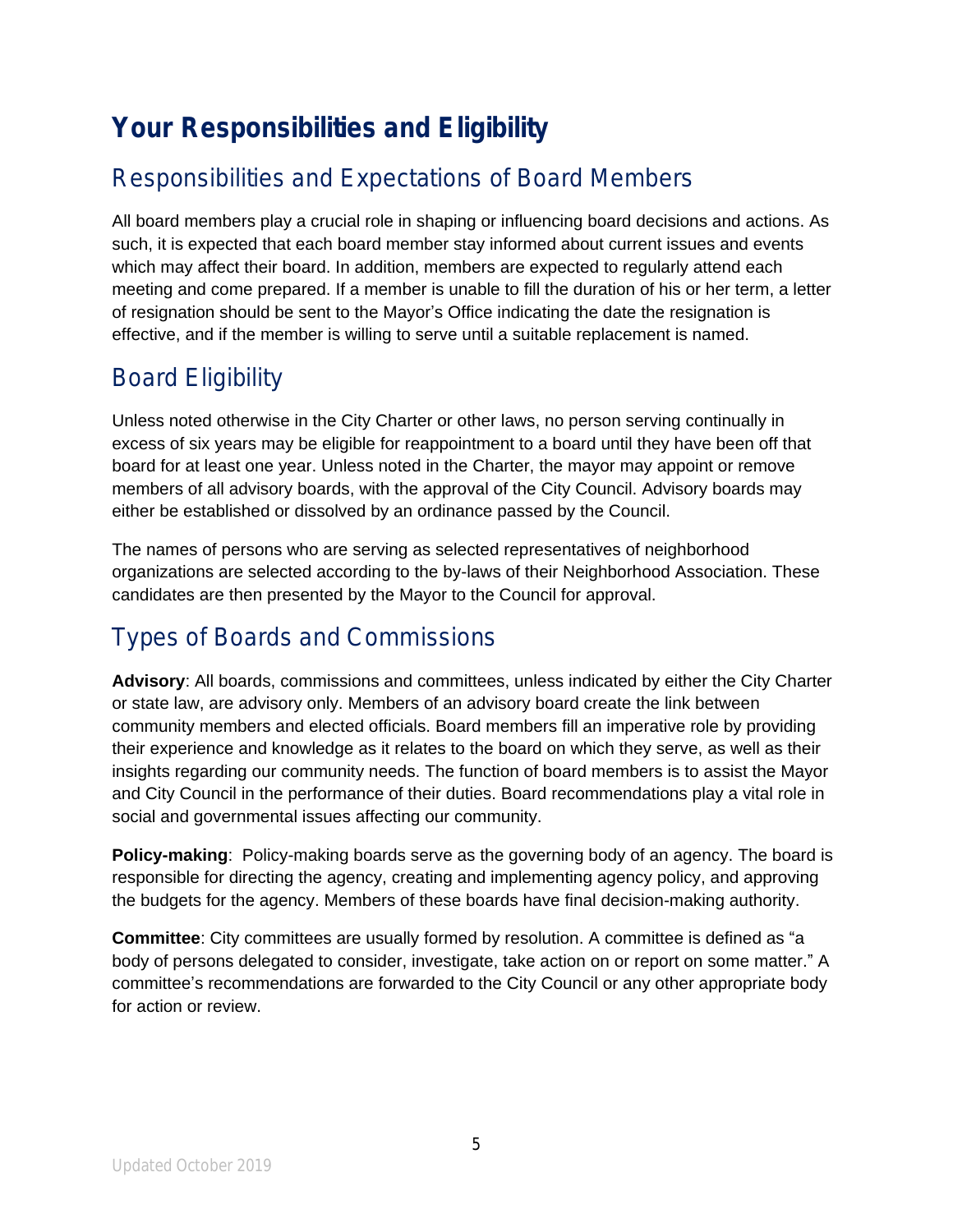### Laws Affecting Board Activities

**Open Public Meetings Act**: The Open Public Meetings Act of 1971 states, "All meetings of the governing body of a public agency shall be open and public and all persons shall be permitted to attend any meeting of the governing body of a public agency, except as otherwise provided in this chapter."

"All public commissions, boards, councils, committees, subcommittees, departments, divisions, offices, and all other public agencies of this state and subdivisions thereof exist to aid in the conduct of the people's business. It is the intent of this [Act] that their actions be taken openly and that their deliberations be conducted openly."

**Public Disclosure Act**: Boards are required to have available for inspection a copy of their public records. Examples of these records include procedural rules and statements of general policy, and other records, written or electronic, pertaining to the board's business. Requests fall under this act, if there is a request for an identifiable record, such as a letter, memo or email regarding specific issues, subjects or persons. Responses to requests must be given within five days. A response constitutes: providing the requested records, acknowledging receipt of the request and providing a reasonable amount of time needed to fill a request, or denying the request. Records relating to the conduct of official business are subject to disclosure even if they are on a personal phone or computer. Exemptions to disclosure are limited and identified in the statute.

For additional information on disclosure requirements and exemptions from the disclosure, refer to Chapter 42.56, Revised Code of Washington.

### Reasonable Accommodation of Persons with Disabilities

Criteria for accessibility and accommodation are set by the Americans with Disabilities Act (ADA). People who have disabilities have a right to an equal opportunity for effective participation in the activities of boards and commissions as either appointed members of that board, or as members of the public.

Accommodations for effective communications, such as qualified sign language interpreters, materials in accessible formats, Braille, large print and tape, should be provided upon request. In addition, meetings should be held in wheelchair-accessible locations.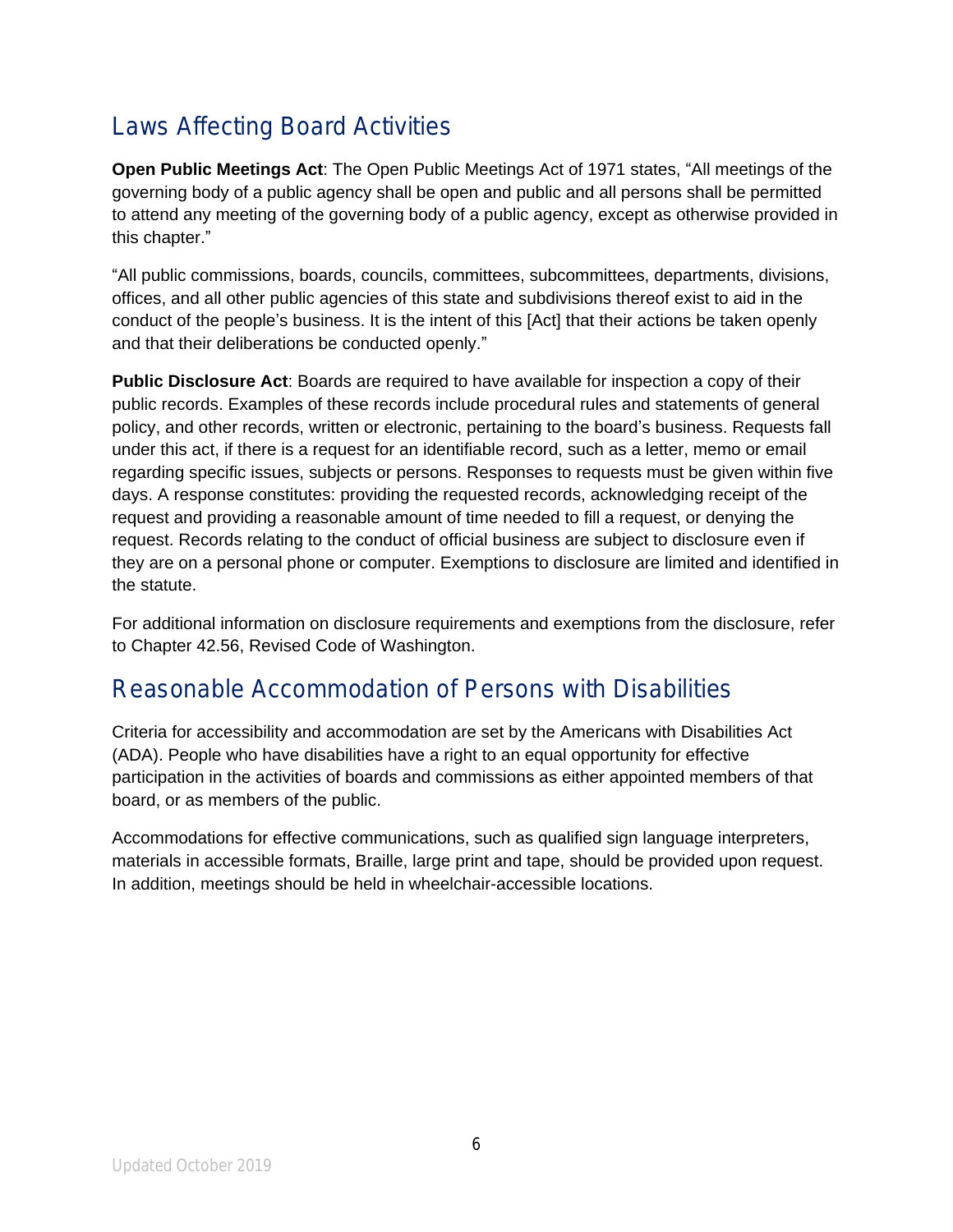### **Ethics in Public Service**

# **Expectations**

It is the policy of the City to uphold, promote and demand a high standard of ethics from its employees and elected officials, as well as those serving on its boards and commissions. Those serving on City boards and commissions are expected to maintain the utmost standards of personal integrity, truthfulness, honesty and fairness in carrying out their public duties. The City expects that board and commission members will comply with applicable state ethics law (Chapter 42.23, RCW).

Board and commission members are subject to the statutory prohibition forbidding the use of public facilities for political purposes. City facilities are not to be used for the purpose of assisting a campaign or election of any person to any office or for the promotion of or opposition to any ballot proposition. "Facilities" include, but are not limited to, City stationery, postage, machines, equipment, employees of the City during working hours, City vehicles, office space, City publications or City-generated lists.

Board and commission members are not to: use one's position to secure personal benefit, gain or profit or use one's position to secure special privileges for him/herself or for the benefit, gain or profit of another; use City-owned property, vehicles, equipment, materials, money for personal or private convenience or profit; directly or indirectly give or receive, or agree to give or receive, any compensation, gift, favor, reward or gratuity for a matter connected with or related to the member's service with the City; disclose or use any privileged, confidential or proprietary information gained because of service with the City.

# Appearance of Fairness

The Appearance of Fairness Doctrine (Chapter 42.36, RCW) applies to actions of the boards and commissions which are "quasi-judicial" in nature. These are actions which determine the legal rights, duties or privileges of specific parties in a hearing. These types of hearings are proceedings involving policy application rather than policy making. When such a hearing is conducted, there is a requirement that the board/commission members act more like judges than administrators or legislators. As such, the application is to be judged on the information presented at the hearing. There is not to be any contact involving the merits of the application by the board/commission members with any opponent or proponent outside of the public hearing. In the case of a quasi-judicial matter, your staff liaison will inform you of the proper procedures.

If the board or commission has any questions concerning the above legal principles, please have your staff liaison seek clarification from the City Attorney's Office.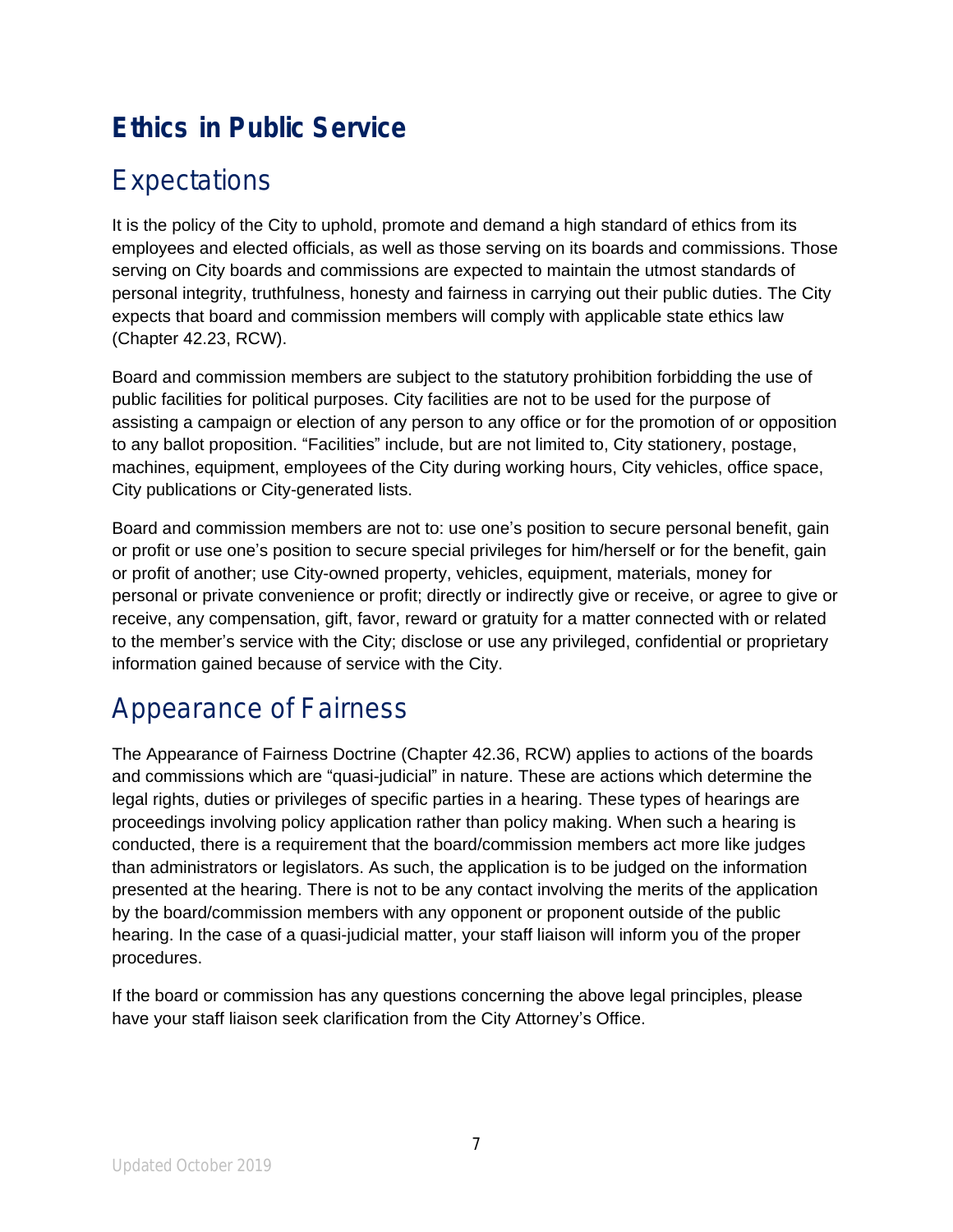# Lobbying

Board members are in a unique position that allows them to provide information and give recommendations on issues. It is important that board members are aware of the distinction between advising and lobbying. Lobbying occurs when a board member attempts to influence the passage/adoption/defeat/rejection of legislation, rules, standards, rates or other enactments under the Administrative Procedure Act, RCW 18.185.200, Chapter 34.05.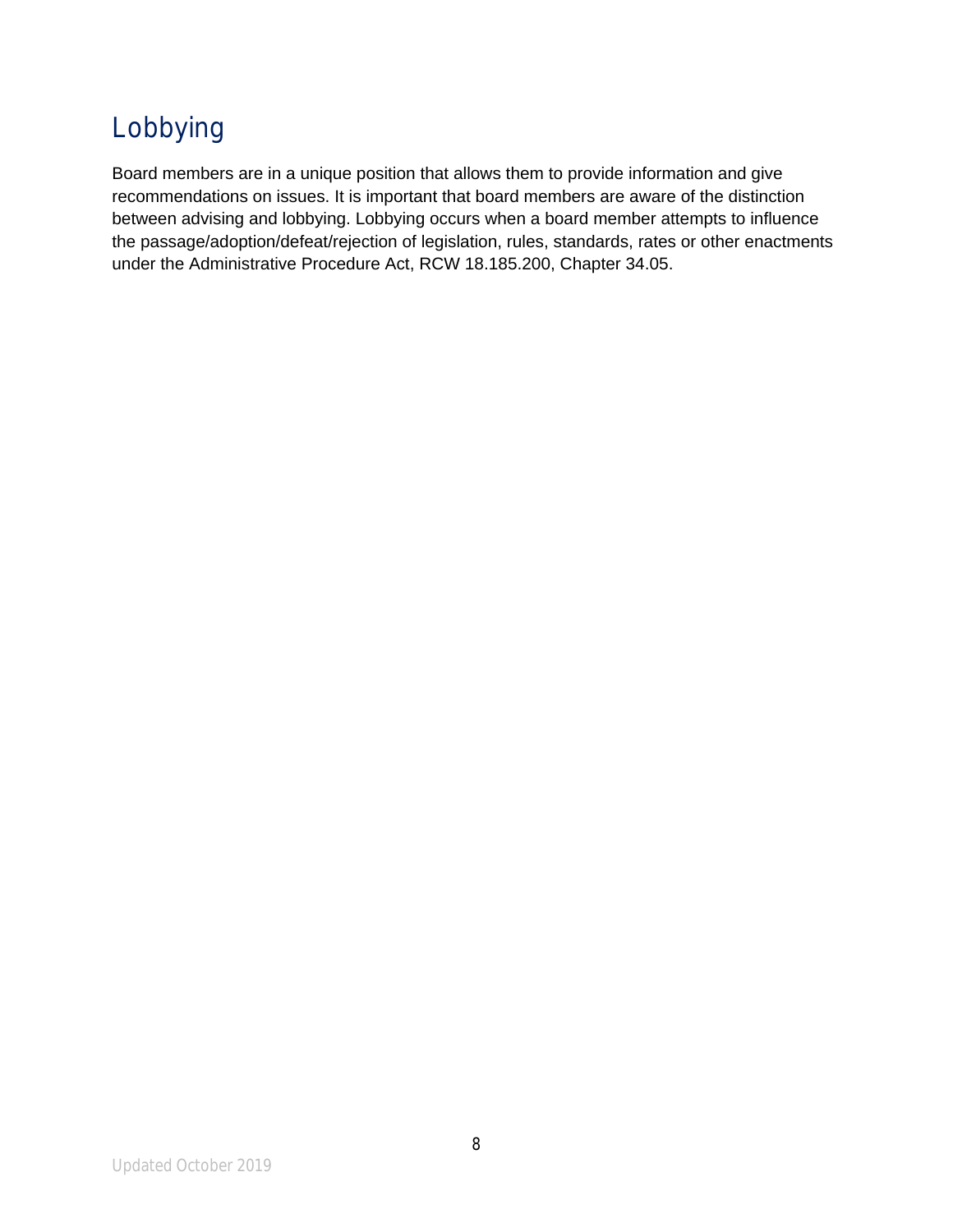### **Boards/Commissions and their Responsibilities**

### Advisory Boards and Commissions

#### **Animal Shelter Advisory Board**

Members: 7

Term: 6 years

The Animal Shelter Advisory Board shall function in an advisory capacity to the personnel of the Animal Shelter, the Police Department and City administrative staff on issues concerning animal control within the City and the operation of the Animal Shelter.

#### **Board of Park Commissioners**

Members: 7

Term: 6 years

The Board of Park Commissioners meets monthly in an advisory capacity to discuss ideas for parks, playgrounds, golf courses, recreational programs and rental facilities. Items of interest include park master plans, capital funding projects, riverfront and shoreline access and park maintenance.

#### **Citizen's Advisory Board**

Members: 11

Term: 6 years

Formerly the Committee for Housing and Community Development, the Citizen's Advisory Board originated to promote citizen participation for Community Development Block Grant (CDBG) funding from the U.S. Department of Housing and Urban Development (HUD). This Committee is responsible for creating Everett's five-year Consolidated Plan and one-year Action Plan, which are required to receive funding from HUD.

The Committee holds a public hearing in November each year to gather information regarding the housing and community development needs of low- and moderate-income people who live in Everett. The committee sends a request for proposals in mid- to late-November with the proposals being due mid- to late-December. The Committee then holds five or six meetings to gather additional information about the proposals and develop a draft Action Plan. After a 30 day comment period, the Committee sends the Action Plan to the City Council for approval. Once it has been approved by Council, the Action Plan is submitted to HUD.

In addition, each year the City of Everett has devotes money per capita to human needs (\$4 in 2019). This money is allocated to a competitive grant process for agencies that address these needs. The Citizen's Advisory Board meets annually to prioritize the City's current human needs, to review grant applications, and vote on allocation of funds to nonprofit agencies that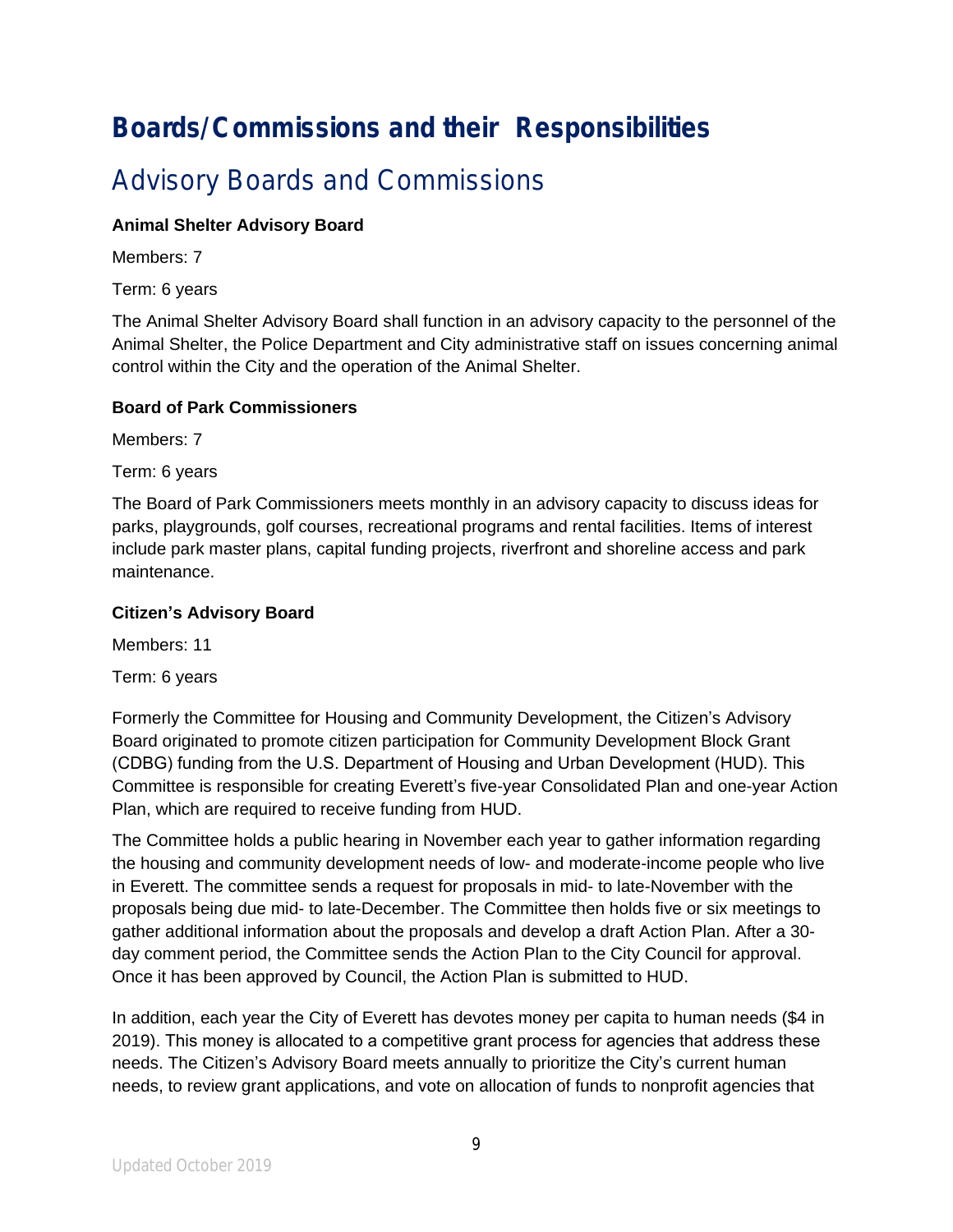render services in Everett to City residents. The Committee's recommendations are then submitted to the City Council.

#### **Council of Neighborhoods**

Members: Up to 2 representatives per neighborhood (19 neighborhoods)

Term: Varies

The Council of Neighborhoods is made up of representatives from all 19 neighborhoods. The representatives are chosen by each neighborhood. The Council meets monthly except for August and December, and the neighborhood leaders share news from their communities. The Council also serves as an advisory body to the Mayor, providing an opportunity for City staff and elected leaders to hear first-hand the concerns or ideas Everett residents have about City plans. Each neighborhood may have up to two representatives and one alternate.

#### **CHIP Loan Review Committee**

Members: 3

Term: 4 years

The ad hoc Community Housing Improvement Program (CHIP) Loan Review Committee advises City staff on matters related to the CHIP Program.

These matters may include: reviewing and recommending whether to approve loan applications, advising CHIP staff on changes in CHIP loan application guidelines, administrative procedures, evaluation criteria and the Operating Procedures Manual; hearing and making recommendations regarding grievances and appeals of the actions of the CHIP program; reviewing and deciding whether to approve applications by general contractors to be added to the CHIP contractors list; and setting a maximum dollar amount on which the contractor can bid.

CHIP Loan Review Committee members are appointed by the Mayor and include one member from each of three groups: participating lenders, building trades, and neighborhood representatives or former CHIP clients. Each position may have an alternate.

#### **Cultural Arts Commission**

Members: 11

Term: 6 years

The Cultural Arts Commission is responsible for developing City cultural arts policies and initiatives. The commission serves as the reviewing body for the "1% for art" funded projects and programming, and capital grants to arts organizations. The commission awards and hosts the Wendt & Mayors Arts Awards.

#### **Diversity Advisory Board**

Members: 15

Term: 4 years for 7 members, 2 years for 8 members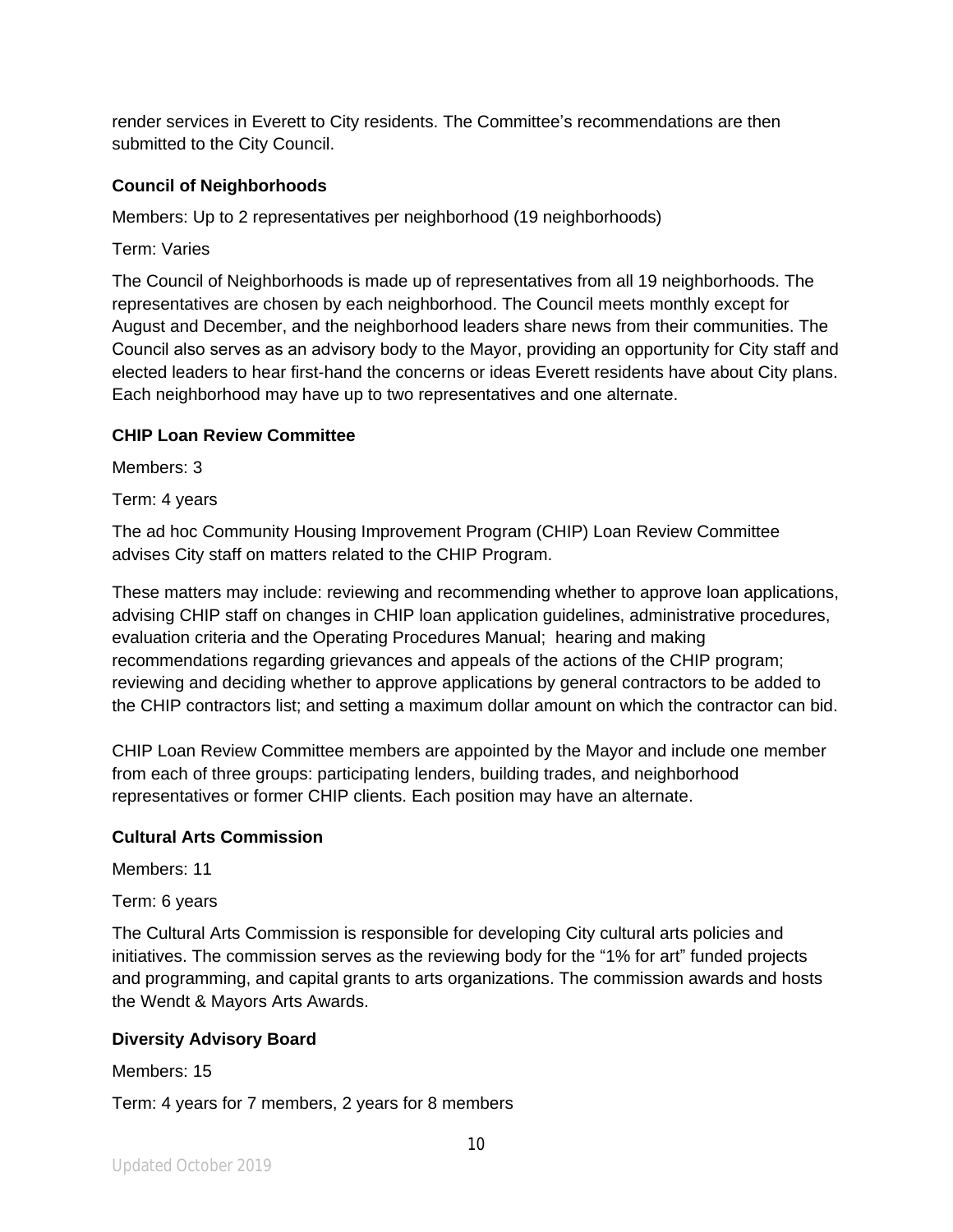The 15 members reflect the diverse community that is Everett. The Diversity Advisory Board is responsible for encouraging constructive dialog and education regarding the diverse makeup of our community. The Diversity Board makes recommendations concerning City policies and programs. The board also strengthens and helps coordinate the City's responses to the requests and concerns of the community regarding diversity and inclusion issues.

#### **Historical Commission**

#### Members: 9

#### Term: 6 years

The Historical Commission is responsible for Everett Historic Preservation Program. The duties include nominating properties to the Everett Register of Historic Places, reviewing State and National Register nominations, approving projects for "Special Valuation" tax benefits, providing design review in the Historic Overlay Zone, and sponsoring workshops and publishing books and brochures on Everett heritage.

#### **Lodging Tax Advisory Committee**

Members: 5

Term: 4 years

The Lodging Tax Advisory Committee reviews proposed changes to the lodging tax rate, tax exemptions, and use of the tax. Tax proceeds may be used for tourism promotion, the acquisition and operation of tourism-related facilities, and other uses authorized by state law.

#### **Planning Commission**

Members: 7

Term: 6 years

The Everett Planning Commission is an advisory commission that makes recommendations to City Council, the Mayor and City departments on the City's broad planning goals, policies and long-range plans such as the Comprehensive Plan, design guidelines, Shoreline Management Program and zoning code revisions.

#### **Senior Center Advisory Board**

Members: 9

Term: 6 years

The Senior Center Advisory Board advises the director of the Senior Center, and his or her staff, to accomplish the best use of that facility, including the provision of programs that respond to the needs and desires of Everett's senior citizens.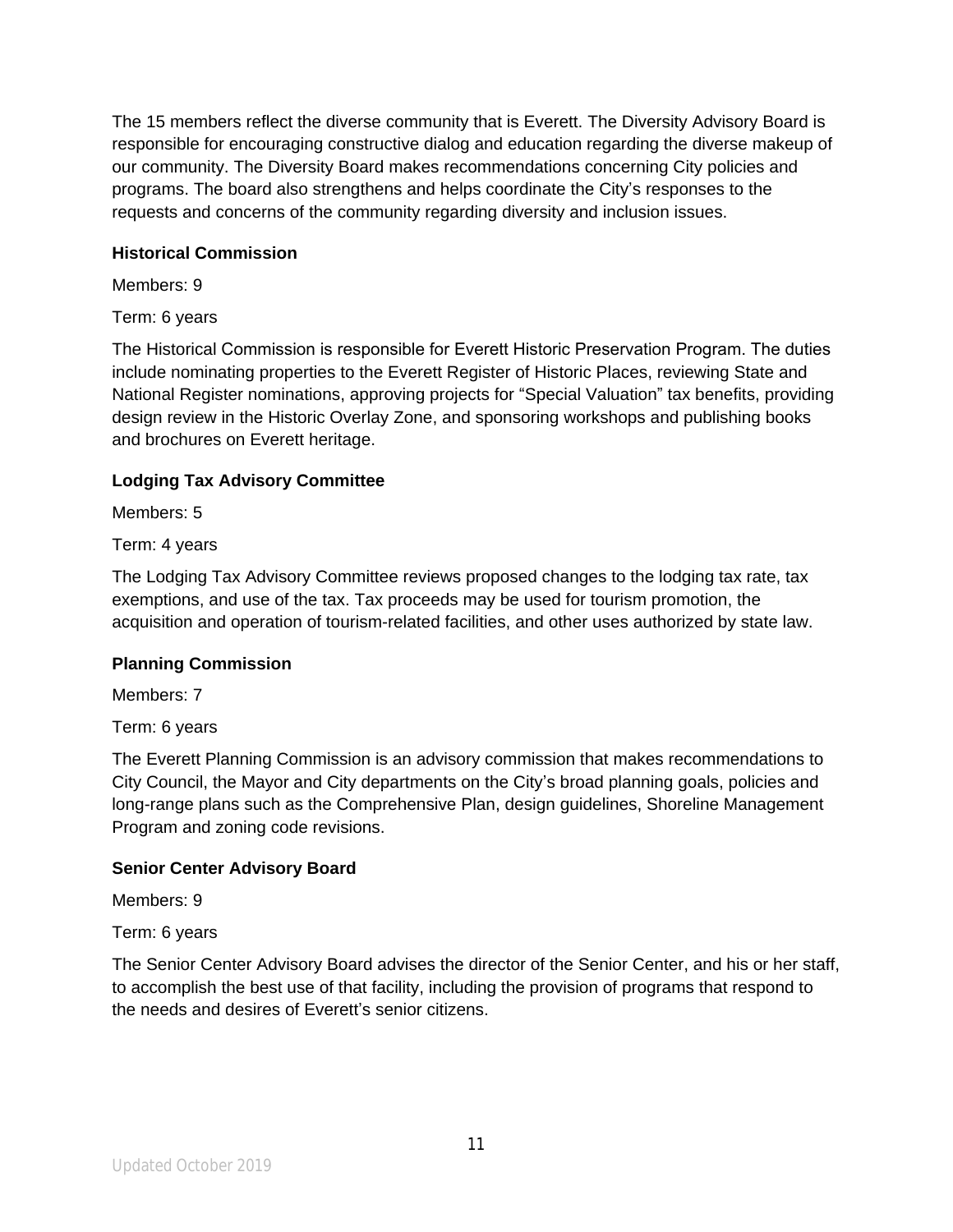#### **Transportation Advisory Committee**

Members: 9

Term: 6 years

The Transportation Advisory Committee provides input and advisory direction to City staff and Administration on traffic issues, traffic safety, transit service and transportation planning. The items discussed and considered range from routine traffic concerns to long-term transportation plans.

### Policy Boards

#### **Civil Service Commission**

Members: 3

Term: 6 years

The Charter established the Civil Service Commission to oversee the administration of specific Charter provisions relating to City employment. The Commission provides for the classification of all employees except day laborers, Municipal Court, Library, and appointive officers.

#### **Everett Housing Authority Board of Commissioners**

Members: 6

Term: 5 years

The Board of Commissioners is charged with the responsibility of setting policies for the Everett Housing Authority and appointing the Executive Director.

#### **Everett Public Facilities District**

Members: 5

Term: 4 years

Independent Municipal Corporation which is authorized to undertake the design, construction, operation, promotion and financing of a regional center. It is governed by a five-member board of directors, three of whom are appointed based on recommendations from local organizations that may include, but not be limited to, the local Chamber of Commerce, local Economic Development Council and the local Labor Council.

#### **[Library Board](http://epls.org/board.asp)**

[Members: 5](http://epls.org/board.asp)

[Term: 5 years](http://epls.org/board.asp)

[The Charter vests the management of the City of Everett Public Libraries to the trustees](http://epls.org/board.asp)  [selected to serve on this board. The board is responsible for selecting a library director, and](http://epls.org/board.asp)  [adopting a system of examinations under which all appointments, except that of the library](http://epls.org/board.asp)